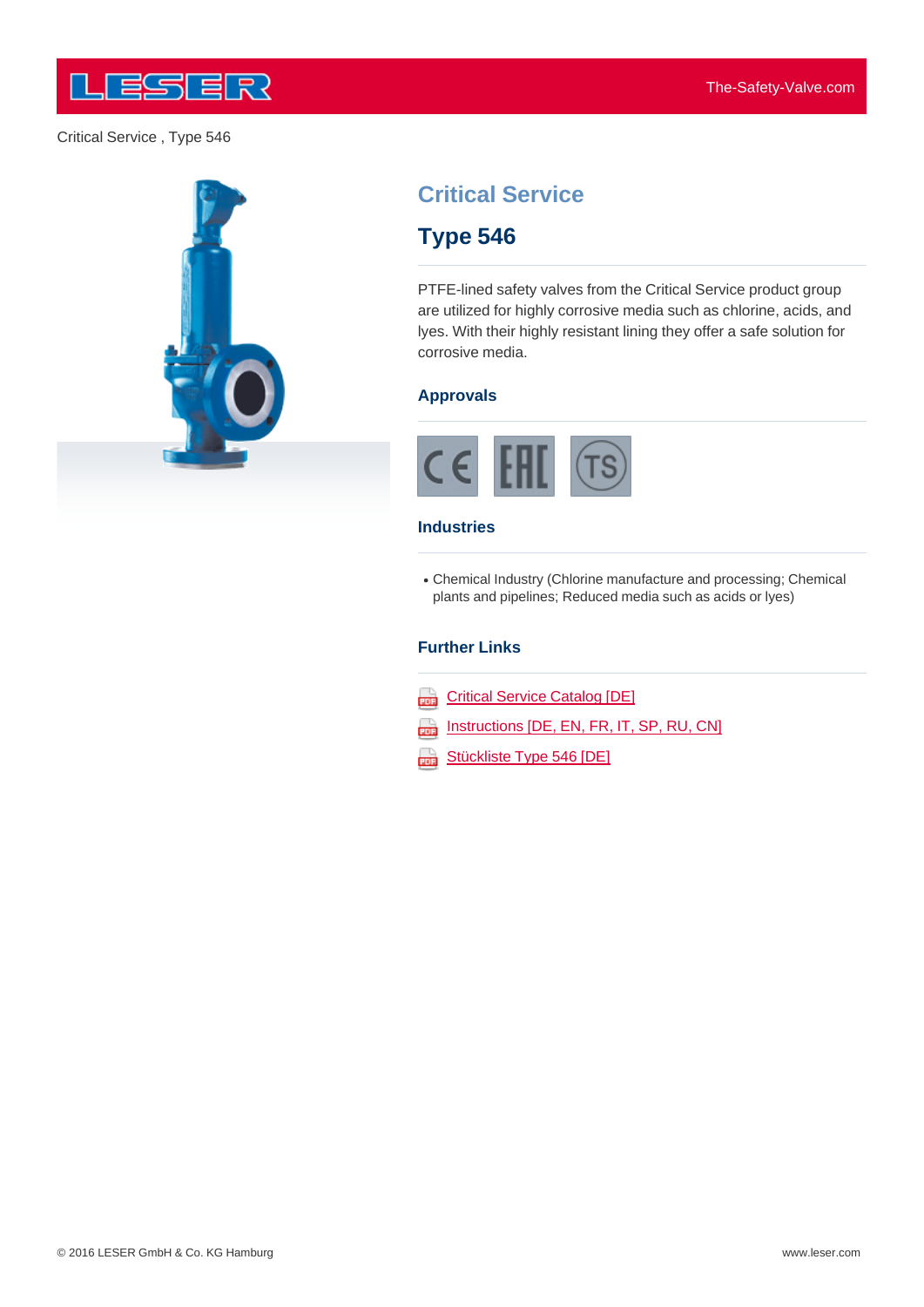

## Critical Service , Type 546

## **Datasheet**

| <b>Product info</b>                  | <b>Metric unit</b>                                                     | <b>US unit</b>                                                                                            |
|--------------------------------------|------------------------------------------------------------------------|-----------------------------------------------------------------------------------------------------------|
| Key feature                          | Continuous nozzle out of PTFE, rare activation of<br>the safety valves | Continuous nozzle out of PTFE, rare activation of<br>the safety valves                                    |
| Nominal diameter<br>inlet            | DN 25 - DN 100                                                         | $1" - 4"$                                                                                                 |
| Nominal diameter<br>outlet           |                                                                        |                                                                                                           |
| Orifice                              | $E - N$                                                                | $E - N$                                                                                                   |
| Pressure                             |                                                                        |                                                                                                           |
| Actual orifice<br>diameter d0        | 23 - 87 mm                                                             | $0,91 - 3,43$ in                                                                                          |
| Actual orifice area A0               | 416 - 5945 mm <sup>2</sup>                                             | $0,645 - 9,215$ in <sup>2</sup>                                                                           |
| Pressure                             | $0,5 - 10$ bar                                                         | 7,25 - 145 psig                                                                                           |
| Flange rating inlet                  | <b>PN 16</b>                                                           | <b>CL150</b>                                                                                              |
| Temperature acc. to<br><b>DIN EN</b> | -85 to 200 °C                                                          | -121 to 392 °F                                                                                            |
| Temperature acc. to<br><b>ASME</b>   |                                                                        | currently no approvals acc. to ASME Sec. VIII Div. 1 currently no approvals acc. to ASME Sec. VIII Div. 1 |
| Body material                        | 0.7043, 1.0619                                                         | Ductile Gr. 60-40-18, SA 216 WCB                                                                          |
| <b>KUB-Materials</b>                 |                                                                        |                                                                                                           |
| Valve connection                     | Flange acc. to<br><b>DIN EN 1092-1</b><br><b>ASME B 16.5</b>           | Flange acc. to<br><b>DIN EN 1092-1</b><br><b>ASME B 16.5</b>                                              |
| <b>Bellows</b>                       | Stainless steel                                                        | Stainless steel                                                                                           |
| Type of loading                      | Spring loaded                                                          | Spring loaded                                                                                             |
| Approvals                            | PED/ DIN EN ISO 4126-1, PED/ AD 2000-Merkblatt<br>A2, AQSIQ,<br>EAC    | PED/ DIN EN ISO 4126-1, PED/ AD 2000-Merkblatt<br>A2, AQSIQ,<br>EAC                                       |
| Specials                             | aktuell keine Zulassung nach ASME Sec. VIII Div. 1                     | aktuell keine Zulassung nach ASME Sec. VIII Div. 1                                                        |